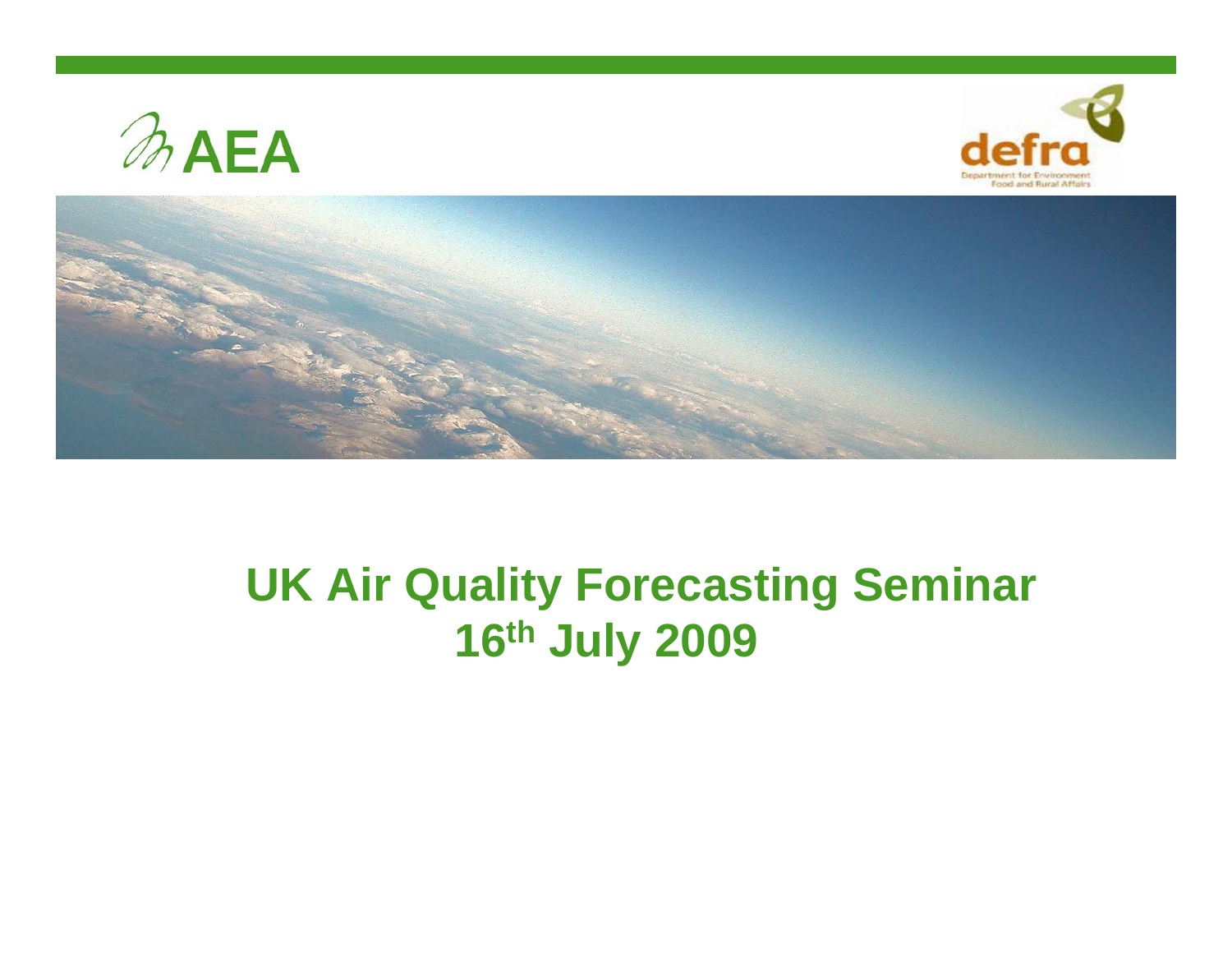| $09:30 - 10:00$ | <b>Coffee &amp; Registration</b>                                                                                         |
|-----------------|--------------------------------------------------------------------------------------------------------------------------|
| $10:00 - 10:15$ | Latest Policy Developments at Defra - Sarah Honour                                                                       |
| $10:15 - 10:30$ | <b>Paul Willis, AEA - UK Air Quality Forecasting Project Update</b>                                                      |
| $10:30 - 11:15$ | <b>Clare Allen &amp; Andrea Fraser, AEA</b><br>- WRF/CMAQ model development for UK AQ Forecasts                          |
| $11:15 - 11:45$ | <b>Nigel Jenkins - Sussex AirAlert Update</b>                                                                            |
| $11:45 - 12:15$ | <b>Patrick Sachon, Met Office – COPD Forecasts</b>                                                                       |
| $12:15 - 13:15$ | <b>LUNCH</b>                                                                                                             |
| $13:15 - 13:30$ | Stand-up session – Any news from the participants                                                                        |
| $13:30 - 14:00$ | <b>Adrian Simmonds, ECMWF - MACC/GA Project Update</b>                                                                   |
| $14:00 - 14:30$ | Lars Gidhagen, SMHI - A Swedish concept of coupling air quality<br>forecasts from the European scale down to local scale |
| $14:30 - 15:00$ | <b>Tea Break</b>                                                                                                         |
| $15:00 - 15:30$ | Paul Agnew, Met Office - Development of an on-line air quality<br>forecasting system                                     |
| $15:30 - 16:00$ | <b>David Carslaw, University of Leeds</b><br>- The Open Source Air Pollution Project                                     |